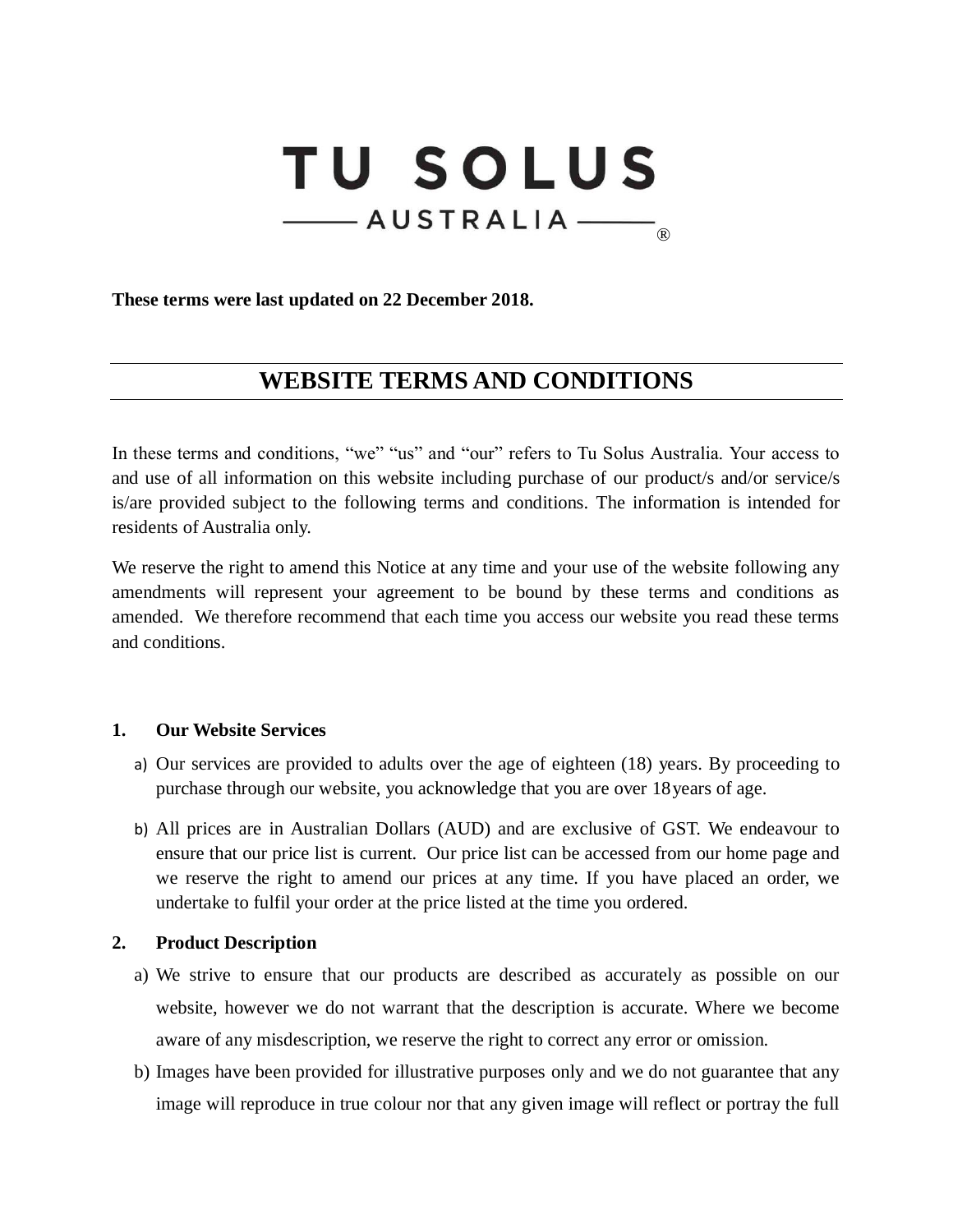design or options relating to that product.

#### **3. Product Orders**

- a) Our products are for sale to adults over the age of eighteen (18) years. By proceeding to purchase through our website, you acknowledge that you are over 18 years of age.
- b) We endeavour to ensure that our product list is current however we give no undertaking as to the availability of any product advertised on our website.
- c) All prices are in Australian Dollars (AUD) and are exclusive of GST. Our price list can be accessed from our home page and we reserve the right to amend our prices at any time.
- d) Postage is an additional charge, calculated at time of purchase.
- e) When you order from us, we require you to provide your name, address for delivery, your email address, telephone contact and credit card details. We undertake to take due care with this information; however in providing us with such information you accept that we are not liable for its misuse due to error in transmission or virus or malware.
- f) We undertake to accept or reject your order within 7 days. If we have not responded to you within 7 days, your offer is deemed to be rejected. We are not required to give reasons for rejecting your offer to purchase however the most likely reason for rejecting your offer will be that we do not currently have that product in stock.
- g) Delivery of your ordered product/s will be as set out on our website. Title in the goods passes to you when we have received payment. Our terms of payment are set out on the order page.
- h) All risk of loss or damage to the goods passes to you when we despatch the goods.

# **4. Order Cancellation Due To Error**

a) Where a product has been listed at the incorrect price or with incorrect descriptive information or image due to typographical error or similar oversight, we reserve the right to cancel a transaction. Where your credit card has been charged, we will refund your credit card for the total amount debited.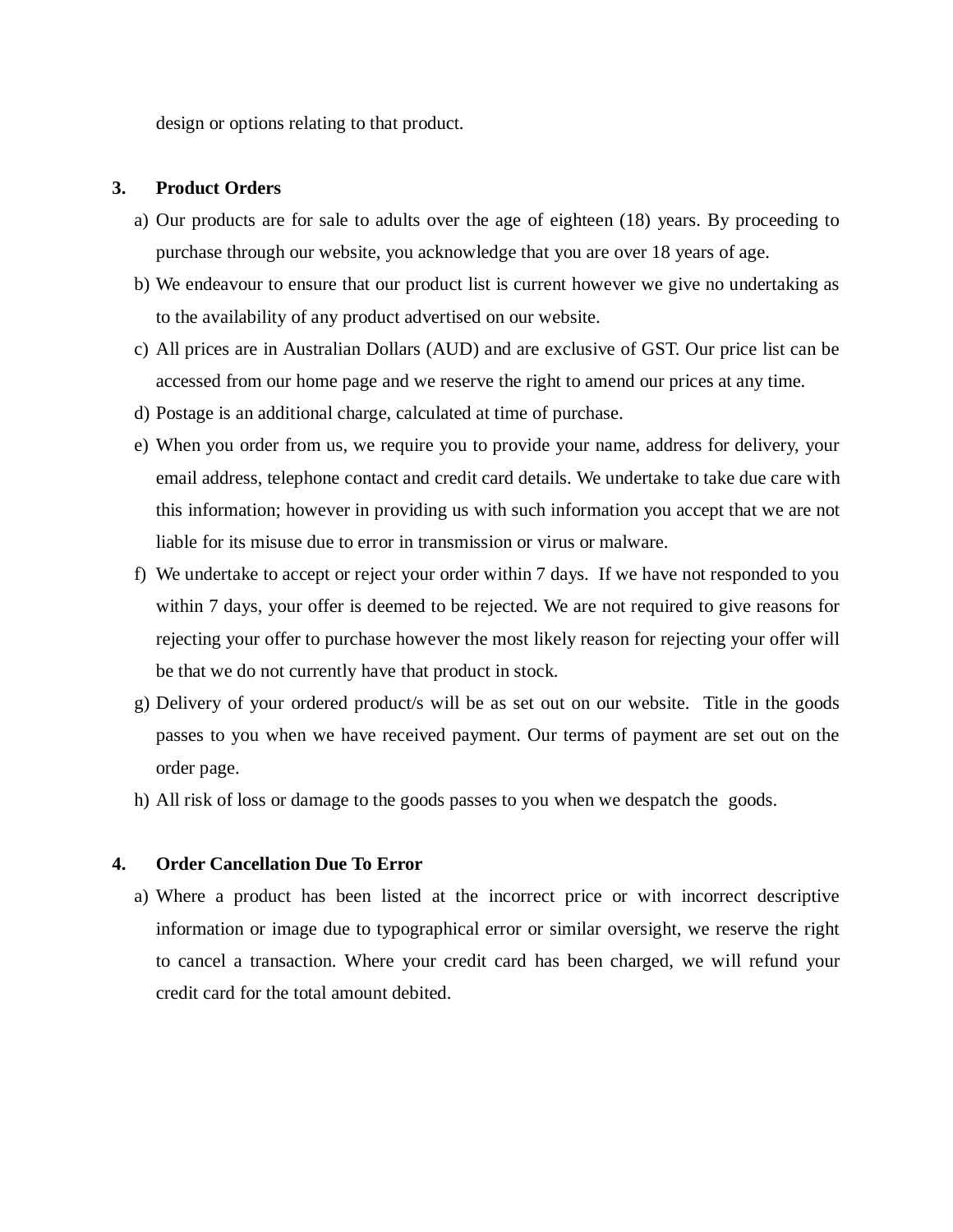#### **5. Returns and Exchanges**

a) Please refer to our policy on this here.

#### **6. Site Access**

- a) When you visit our website, we give you a limited licence to access and use our information for personal use.
- b) You are permitted to download a copy of the information on this website to your computer for your personal use only, provided that you do not delete or change any copyright symbol, trade mark or other proprietary notice. Your use of our content in any other way infringes our intellectual property rights.
- c) Except as permitted under the *Copyright Act* 1968 (Cth), you are not permitted to copy, reproduce, republish, distribute or display any of the information on this website without our prior written permission.
- d) The licence to access and use the information on our website does not include the right to use any data mining robots or other extraction tools. The licence also does not permit you to metatag or mirror our website without our prior written permission. We reserve the right to serve you with notice if we become aware of your metatag or mirroring of our website.

# **7. Hyperlink**

- a) This website may from time to time contain hyperlinks to other websites. Such links are provided for convenience only and we take no responsibility for the content and maintenance of or privacy compliance by any linked website. Any hyperlink on our website to another website does not imply our endorsement, support, or sponsorship of the operator of that website nor of the information and/or products which they provide.
- b) Linking our website is not permitted. We reserve the right to serve you with notice if we become aware of such linking.

## **8. Intellectual Property Rights**

- a) The copyright to all content on this website including applets, graphics, images, layouts and text belongs to us or we have a licence to use those materials.
- b) All trademarks, brands and logos generally identified either with the symbols TM or ®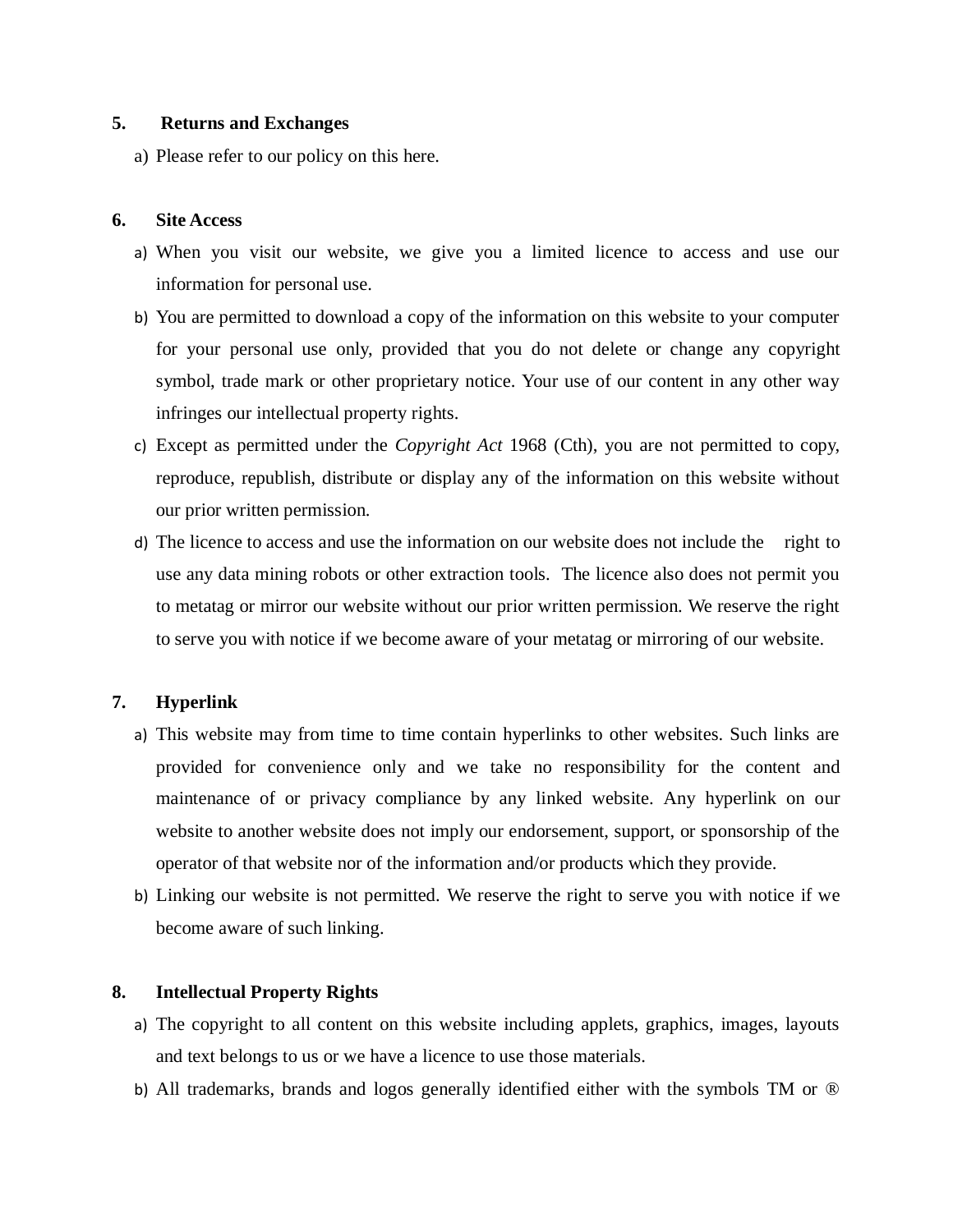which are used on this website are either owned by us or we have a licence to use them. Your access to our website does not license you to use those marks in any commercial way without our prior written permission.

- c) Any comment, feedback, idea or suggestion (called "Comments") which you provide to us through this website becomes our property. If in future we use your Comments in promoting our website or in any other way, we will not be liable for any similarities which may appear from such use. Furthermore, you agree that we are entitled to use your Comments for any commercial or non-commercial purpose without compensation to you or to any other person who has transmitted your Comments.
- d) If you provide us with Comments, you acknowledge that you are responsible for the content of such material including its legality, originality and copyright.

#### **9. Disclaimers**

- a) Whilst we have taken all due care in providing the information on our website, we do not provide any warranty either express or implied including without limitation warranties of title or implied warranties of merchantability or fitness for a particular purpose.
- b) To the extent permitted by law, any condition or warranty which would otherwise be implied into these terms and conditions is excluded.
- c) We also take all due care in ensuring that our website is free of any virus, worm, Trojan horse and/or malware, however we are not responsible for any damage to your computer system which arises in connection with your use of our website or any linked website.
- d) Use of the website, the purchase of any service, and any of the products is at your own risk. Everything on the website, the purchase of any service, and the products, are provided to you on an "as is" and "as available" basis, without warranty or condition of any kind. None of the affiliates, directors, officers, employees, agents, contributors, third party content providers or licensors of Tu Solus Australia make any express or implied representation or warranty about its content or any products or services referred to on the Website. This includes (but is not restricted to) loss or damage you might suffer as a result of any of the following:
	- i. failure of performance, error, omission, interruption, deletion, defect, failure to correct defects, delay in operation or transmission, computer virus or other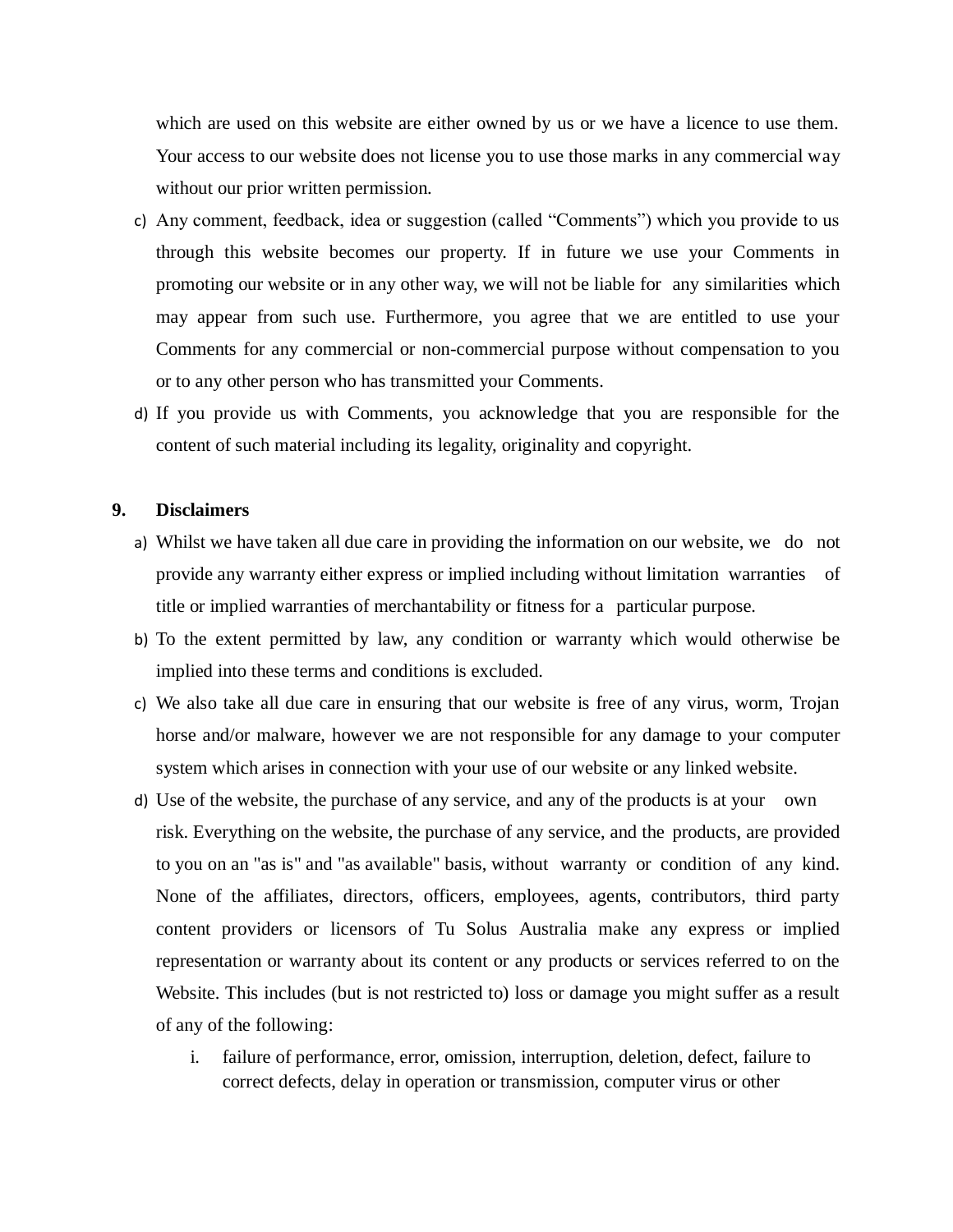harmful component, loss of data, communication line failure, unlawful third party conduct, or theft, destruction, alteration or unauthorised access to records;

- ii. the accuracy, suitability or currency of any information on the Website, the purchase of any service, or any of its products (including third party material and advertisements on the Website);
- iii. costs incurred as a result of you using the Website, the services or any of the products;
- iv. the content or operation in respect to links which are provided for the User's convenience;
- v. any failure to complete a transaction, or any loss arising from e-commerce transacted on the Website; or any defamatory, threatening, offensive or unlawful conduct of third parties or publication of any materials relating to or constituting such conduct.

# **10. Limitation of Liability**

- a) Our total liability arising out of or in connection with the purchase of services and/or products or these Terms, however arising, including under contract, tort (including negligence), in equity, under statute or otherwise, will not exceed the most recent purchase price paid by you under these Terms or where you have not paid the purchase price, then our total liability is the resupply of information or service to you.
- b) You expressly understand and agree that Tu Solus Australia, its affiliates, employees, agents, contributors, third party content providers and licensors shall not be liable to you for any direct, indirect, incidental, special consequential or exemplary damages which may be incurred by you, however caused and under any theory of liability. This shall include, but is not limited to, any loss of profit (whether incurred directly or indirectly), any loss of goodwill or business reputation and any other intangible loss.
- c) We are not responsible or liable in any manner for any site content (including third party content) posted on the website or in connection with the purchase of services or products, whether posted or caused by users of the website of Tu Solus Australia, or by third parties.

## **11. Indemnity**

a) By accessing our website, you agree to indemnify and hold us harmless from all claims, actions, damages, costs and expenses including legal fees arising from or in connection